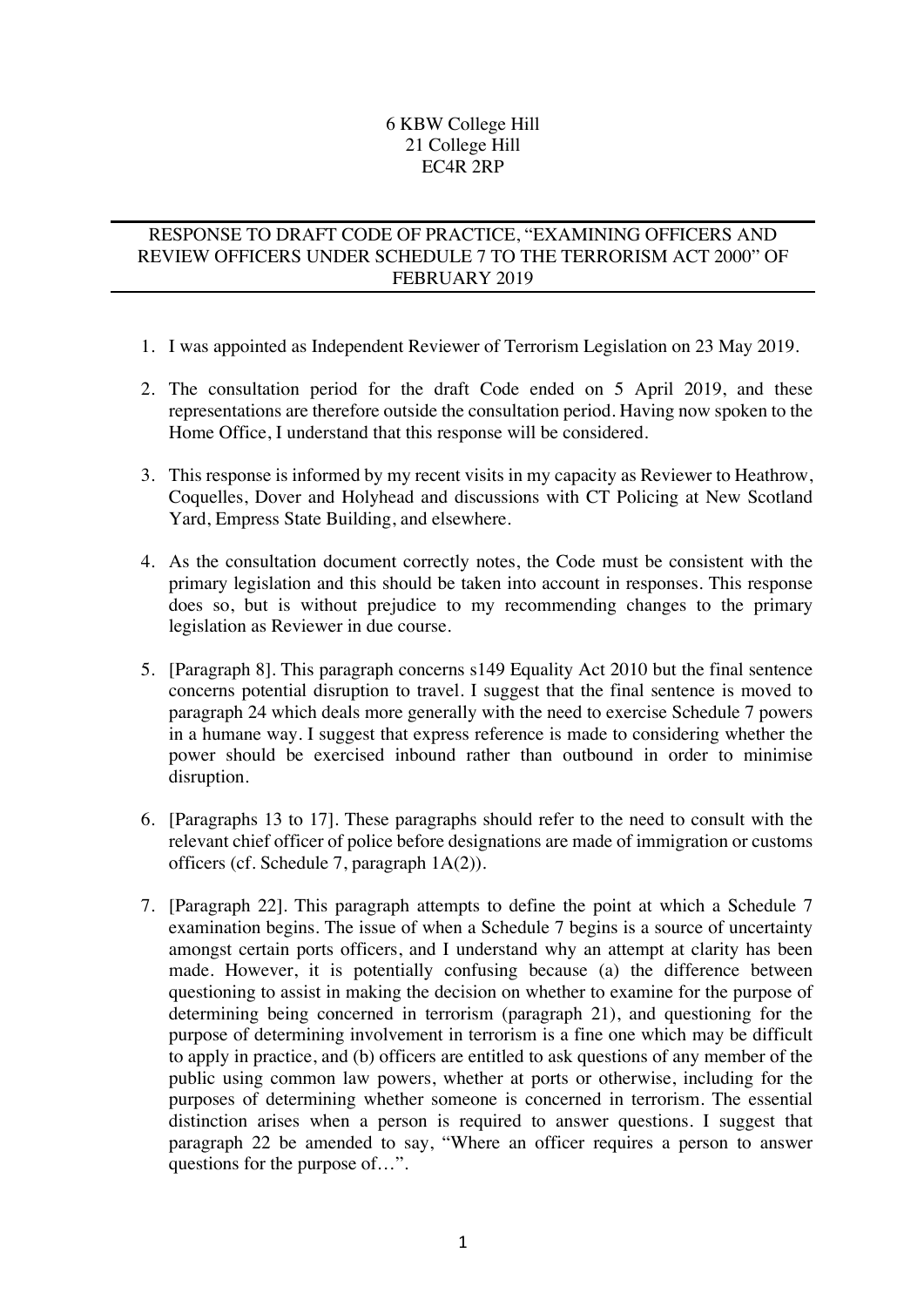- 8. [Paragraph 23]. The purposes of examination include those referred to in Schedule 7, paragraph 3, and reference should be included (and to be consistent with paragraph 72).
- 9. [Paragraph 25, paragraph 30]. These paragraphs refer to protected characteristics being used as "criteria for selection" only if present in association with other relevant considerations. Whilst it is right that in *Beghal* at [50], Lord Hughes (with whom Lord Hodge agreed) stated that the Code should amended in this way, this paragraph was not expressly endorsed by Lords Dyson and Neuberger, and Lord Kerr took the view at [104] that if one of the reasons for selection was religious belief or ethnic origin this would amount to direct discrimination. For completeness, it is difficult to read much into what the Strasbourg Court made of this issue in *Beghal v UK*; the relevant paragraph in that judgment is [97]. The difficulty with the proposed wording (in particular the words "criteria for selection") is that it tends to overstate the reliance that should be placed on protected characteristics. If the words "criteria for selection" are to be retained, it would be preferable to state that "Examining officers must take particular care to ensure that "protected characteristics" (whether separately or together) are not to be used as criteria for selection *except to the extent that* they are used in association with considerations that relate to the threat from terrorism".
- 10. [Paragraph 43, paragraph 78]. Query whether "legal counsel" is the correct phrase in the UK.
- 11. [Paragraph 45]. Second sentence should be split into two for clarity: "…may grant that request at his or her discretion. Where reasonably practicable, the request should be granted…".
- 12. [Paragraph 57]. Ports officers have raised with me the question of whether Schedule 7 enables them to require a person to apply their thumb or finger to unlock a mobile phone, or look at a phone to enable facial unlock. It seems to me (although the Home Office may have different views) that the power to search under Schedule 7 paragraph 8(b) must include the power to require a person to provide the means of doing so in these circumstances. This should be made clear in the Code.
- 13. [Paragraph 64, footnote 16]. This footnote refers to retention, and refers to the examining officer being permitted to examine the thing retained in order to fulfil the purpose of the detention. However, the power under paragraph 11(2)(a) does not limit the examination to the examining officer alone: for example, a technical expert may carry out the examination. I question whether the footnote is necessary but if so, I suggest the second part of the footnote should read, "…examination is permitted in order to fulfil the purposes of the retention".
- 14. [Paragraph 65]. The power to copy data, particularly the power to take data downloads, is an important and discrete power. It should require separate consideration but, unlike selection for examination, and detention, no guidance is given on whether it is appropriate to exercise this power. At the very least this paragraph should be amended to include reference to proportionality.
- 15. [Paragraphs 67 to 69]. These paragraphs are designed to prevent the examination or copying of material consisting of or including items that are legally privileged, excluded or special procedure material (defined by sections 10, 11 and 14 Police and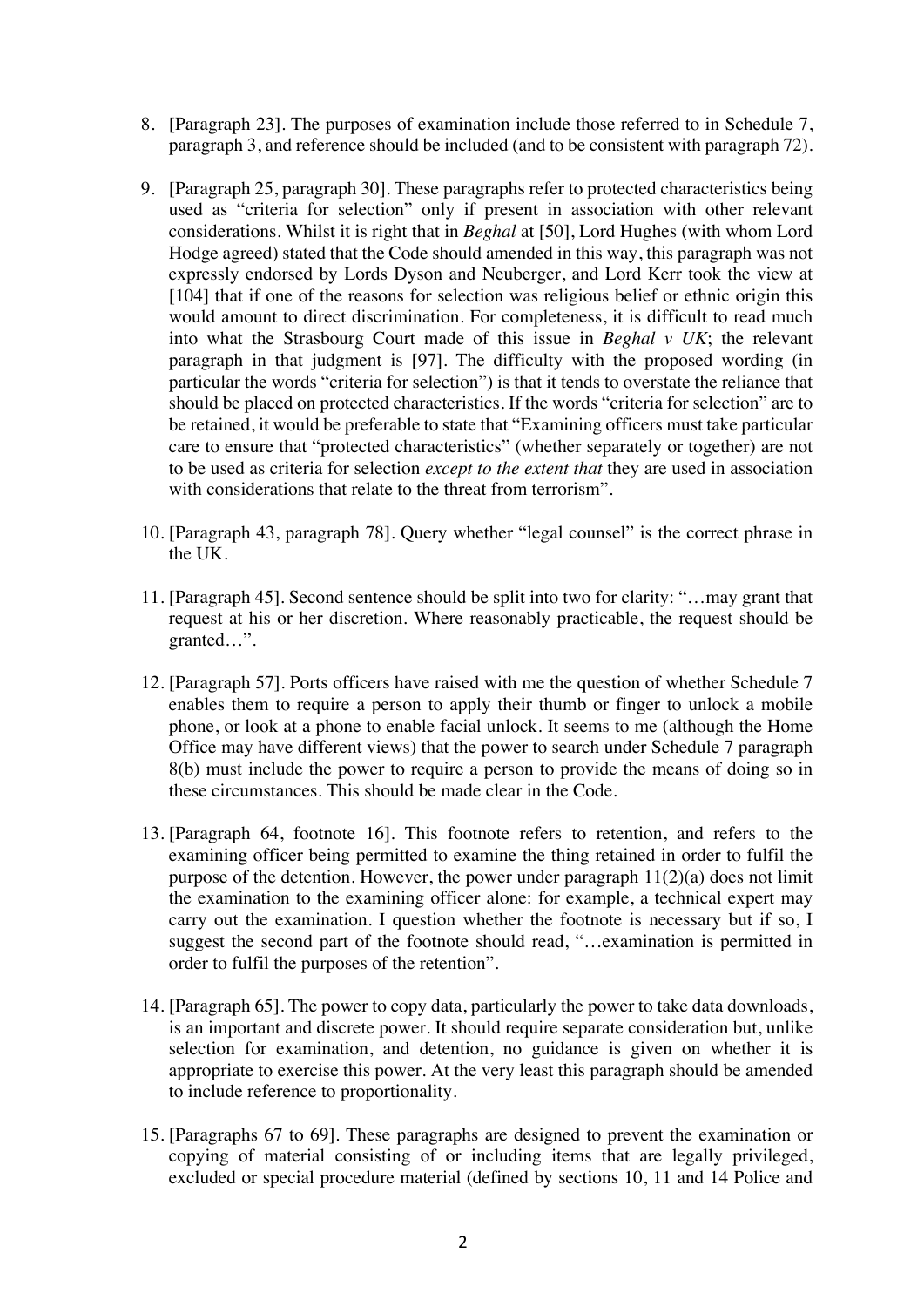Criminal Evidence Act 1984). Most material encountered by ports officers will be electronic, for example data held on mobile phones. Whilst it is right that further safeguards are provided with respect to, in particular, legally privileged material and journalistic material, it is essential that the any amendment to the Code reflects what is technically feasible. From my observations at ports, and discussions with officers and officials, I am not persuaded that the type of graduated copying, retention and destruction contemplated by these paragraphs is possible. These paragraphs should therefore be excluded from the new Code. Whilst unsatisfactory because it does not sufficiently set out how, for example, privileged material is to be protected when encountered during an examination, what is described in paragraph 40 of the current 2015 Code is at least technically feasible. My intention is to make recommendations on the issue of Schedule 7 and electronic data, if not in my forthcoming Annual Report, then as soon after as my programme of work allows.

- 16. [Paragraph 72]. As a matter of primary legislation, persons examined for more than one hour must be detained if questioning is to continue (Schedule 7, paragraph 6A). However, there remains a discretion to detain prior to one hour. Any decision to detain prior to one hour should be proportionate, and this paragraph should be amended to include reference to proportionality.
- 17. [Paragraph 84]. This paragraph is dealing with refusals of "in person" consultations and the words "in person" should be added to the first line after "a particular solicitor".
- 18. [Paragraph 97, footnote 22]. Schedule 7 is a national power and there is no justification for treating persons under 18 differently depending on whether they are examined in Scotland or not.
- 19. [Paragraph 120]. This paragraph refers to the power to take fingerprints or non-intimate samples with consent or in relation to certain convicted person. As with the power to make copies, the Code should at a minimum refer to proportionality.
- 20. [Paragraph 126, paragraph 127]. These paragraphs refer to "interviews" which should be avoided as it has connotations of interview under caution with suspects. The "Code of Practice for the video recording with sound of interviews of persons detained under section 41 of, or Schedule 7 to, the Terrorism Act 2000 and post-charge questioning of persons authorised under sections 22 or 23 of the Counter-Terrorism Act 2008" refers to "questioning" of persons detained under Schedule 7.
- 21. [Paragraph 127], This paragraph provides that a person detained at a port may willingly choose not to have his "interview" recorded. There is good sense in having flexibility, so that a person may consent not to have the examination recorded where, for example, it would take even a small amount of time to get hold of the recording device and the person is concerned about missing a flight, and the officer is also content to proceed in this way. However, it is undesirable to give an individual a complete 'opt out' because, as explained in paragraph 128, audio recordings are useful to have not least in case there is a subsequent complaint. This paragraph should be made clear that if an officer wishes to record the examination, then recording must take place.